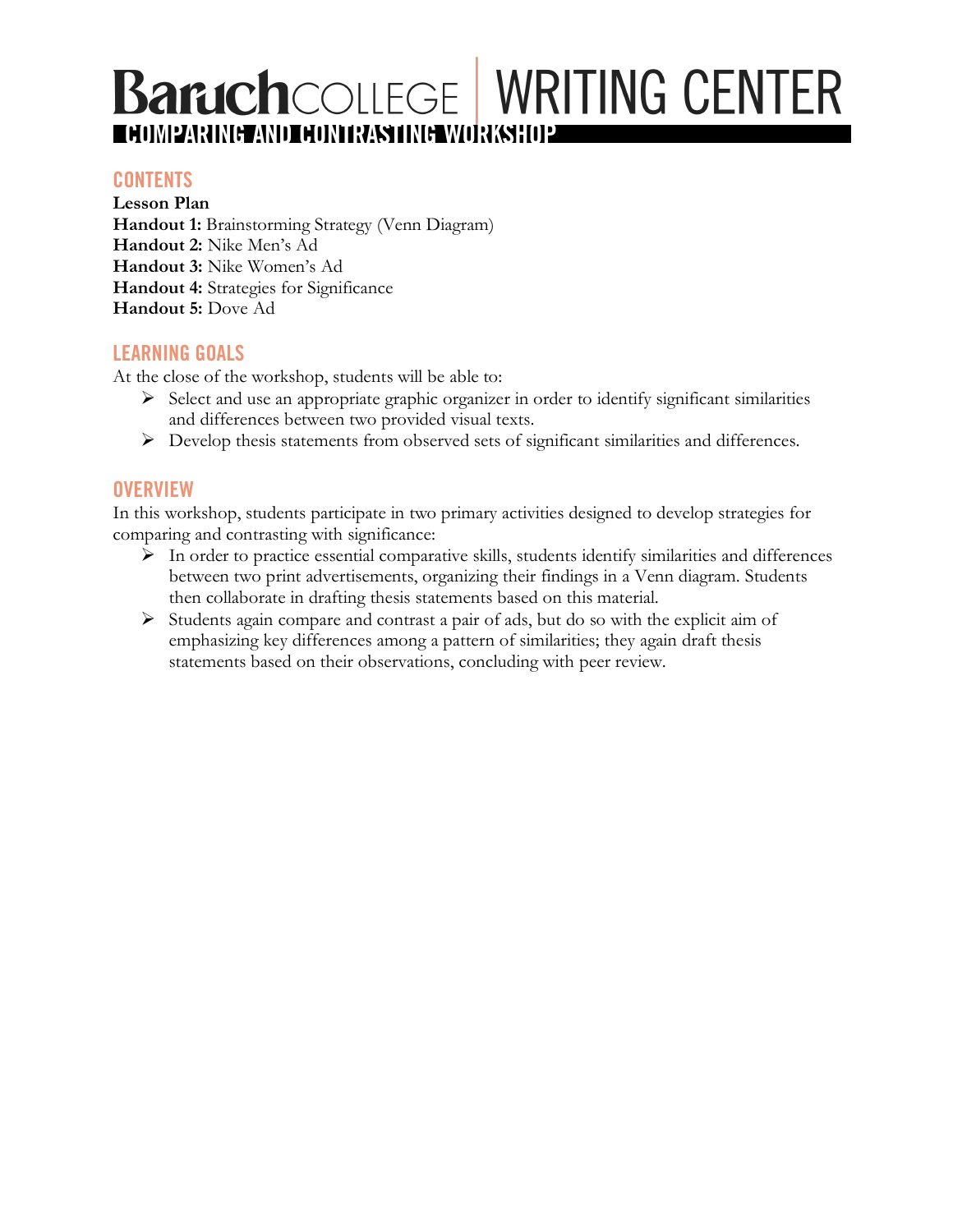## **COMPARING AND CONTRASTING WORKSHOP**

## **LESSON PLAN**

#### **Introduction**

Begin by asking students why compare-and-contrast assignments are so common. Engage students in a brief discussion to identify comparison as an analytical method to make revelations and develop ideas that would be otherwise impossible. In other words, introduce comparing and contrasting not as an end in itself, but a means to an end: it helps writers develop and structure claims with significance.

#### **Part One: Identifying Similarities and Differences**

- 1. **Distribute Handout 1, "Brainstorming Strategy (Venn Diagram)," and introduce the Venn diagram as a strategy for brainstorming similarities and differences.**
	- $\triangleright$  Remind students that comparing and contrasting can be performed on virtually any set of objects.
	- $\triangleright$  Explain that today's workshop will use recent print advertisements.
- 2. **Distribute Handout 2: "Nike Men's Ad" and Handout 3: "Nike Women's Ad" and briefly identify the images as recent ads for Nike.**
	- $\triangleright$  Encourage students to observe similarities and differences in both visual and textual elements
	- $\triangleright$  Provide time for independent recording on Handout 1.
- 3. **In a Venn diagram, record on the whiteboard as students share out and discuss their observations.** Aim for a relatively even distribution of similarities and differences.
- 4. **Ask students, "How can these notes be developed into a thesis statement? What kinds of theses can you generate from this material?"**
	- $\triangleright$  Facilitate collaborative verbal drafting of potential thesis statements, recording as students speak.
	- Ø Discuss strengths and weaknesses of the group's results, **emphasizing that merely identifying key similarities and differences—while necessary—isn't sufficient for a comparative thesis to have significance.**
	- $\triangleright$  Explain that while Venn diagrams can be useful in brainstorming and observing, they often can't help a writer with the next, more important step: developing significance for comparisons (or, a response to the "so what?" question).
	- Ø Introduce Part Two as providing strategies for precisely this.

#### **Part Two: Developing Significance**

- 1. Recalling students' specific work in Part One as possible, **explain that one way to build significance into a comparison is to emphasize a key similarity or difference.**
	- Ø **Distribute Handout 4, "Strategies for Significance."**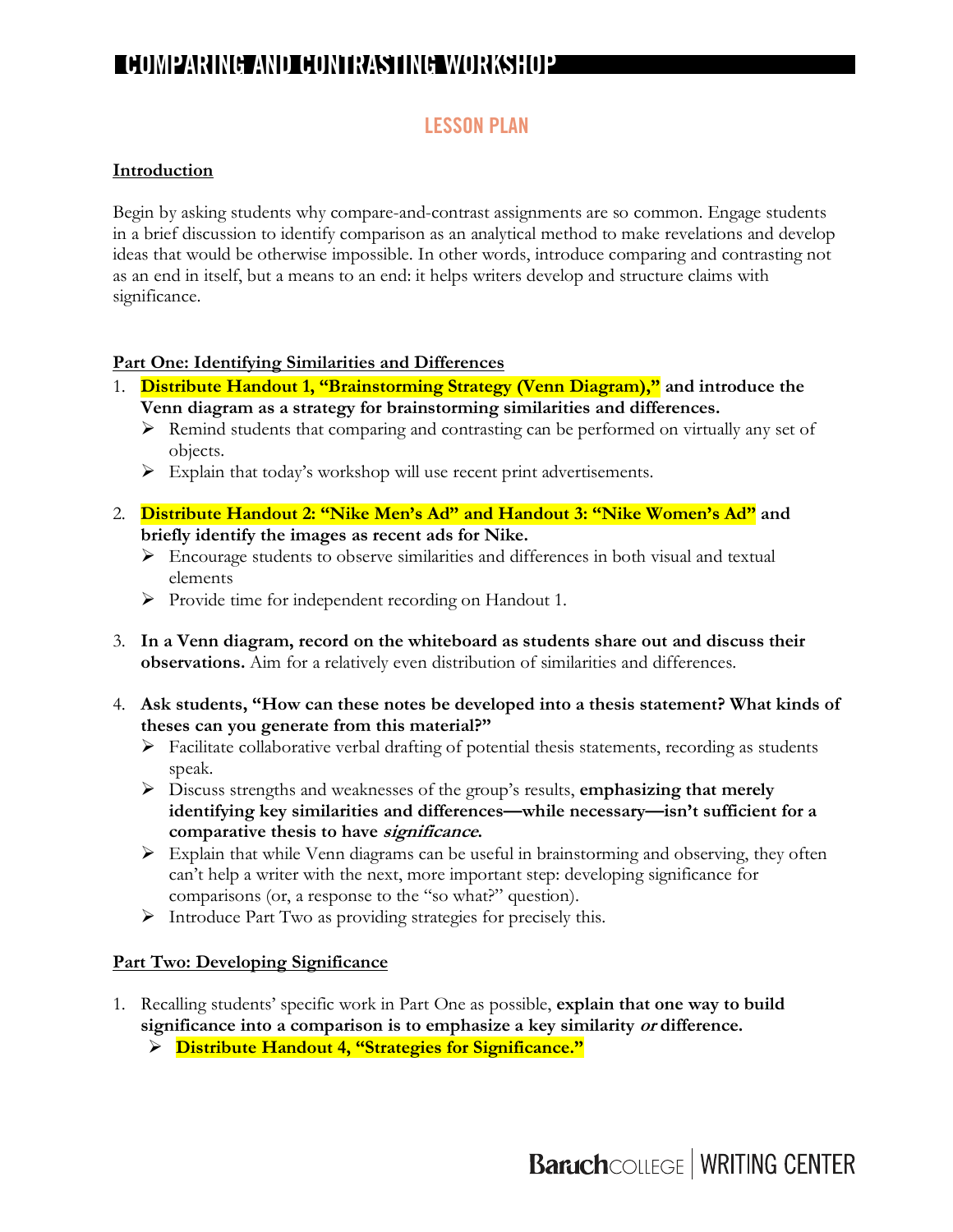## **COMPARING AND CONTRASTING WORKSHOP**

**[NAME] WORKSHOP**  $\triangleright$  Assist students in understanding these unbalanced Venns as tools for developing claims that identify *significant* differences or similarities—namely, those that depart from an expected pattern.

### 2. **Distribute Handout 5, "Dove Ad."**

- $\triangleright$  Explain that the group will now compare the Dove ad and the Nike Women's ad.
- Ø Ask students to discuss selection between the two types of unbalanced Venns.
- $\triangleright$  Encourage them to consider that sometimes one model better suits a comparison than the other, but that generally speaking, either can be used depending on a writer's interests.
- 3. **Using the unbalanced Venn students select, record on the whiteboard** as they compare and contrast the two women's ads.
- 4. **Return to collaborative verbal drafting of thesis statements.** Again ask students:
	- Ø "How can these notes be developed into a thesis statement?"
	- Ø "What kinds of theses can you generate from this material?"
	- $\triangleright$  Encourage reflection on how the new Venn model shapes observation, and provide sentence-level templates for departing from an expected pattern, such as:
		- While it may seem that A and B have little in common apart from \_\_\_\_, they actually share…
		- Although A and B share \_\_\_\_, they significantly differ in that...
		- A and B appear to have many commonalities, but depart from one another when...
		- Despite many clear differences, A and B overlap in terms of...
- 5. **Provide a few minutes for students to write independently.** Ask them to draft a thesis statement based on the board work.
- 6. **Briefly share these out,** noting strengths and weaknesses, as well as strategies for refinement.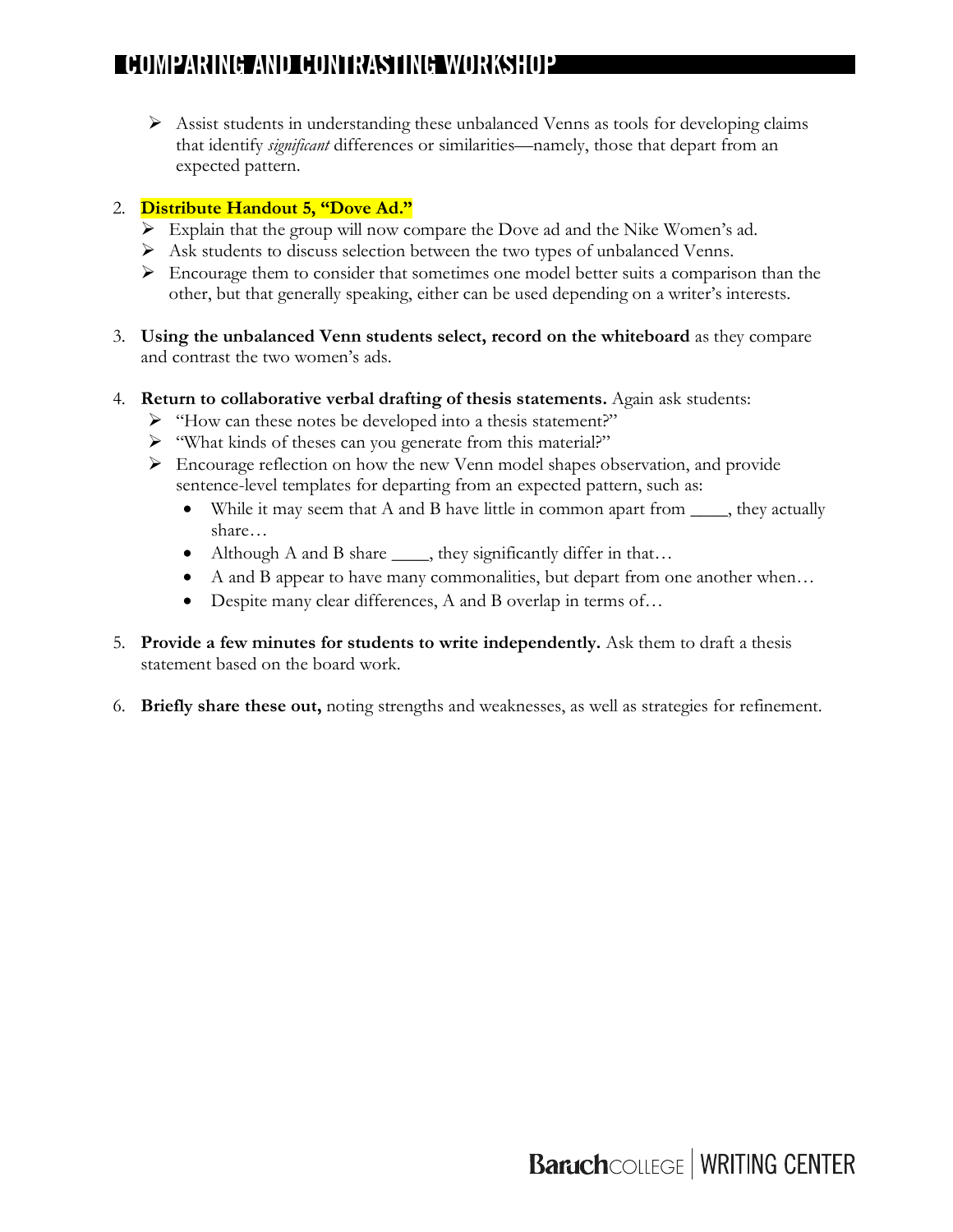**BRAINSTORMING STRATEGY (VENN DIAGRAM)**

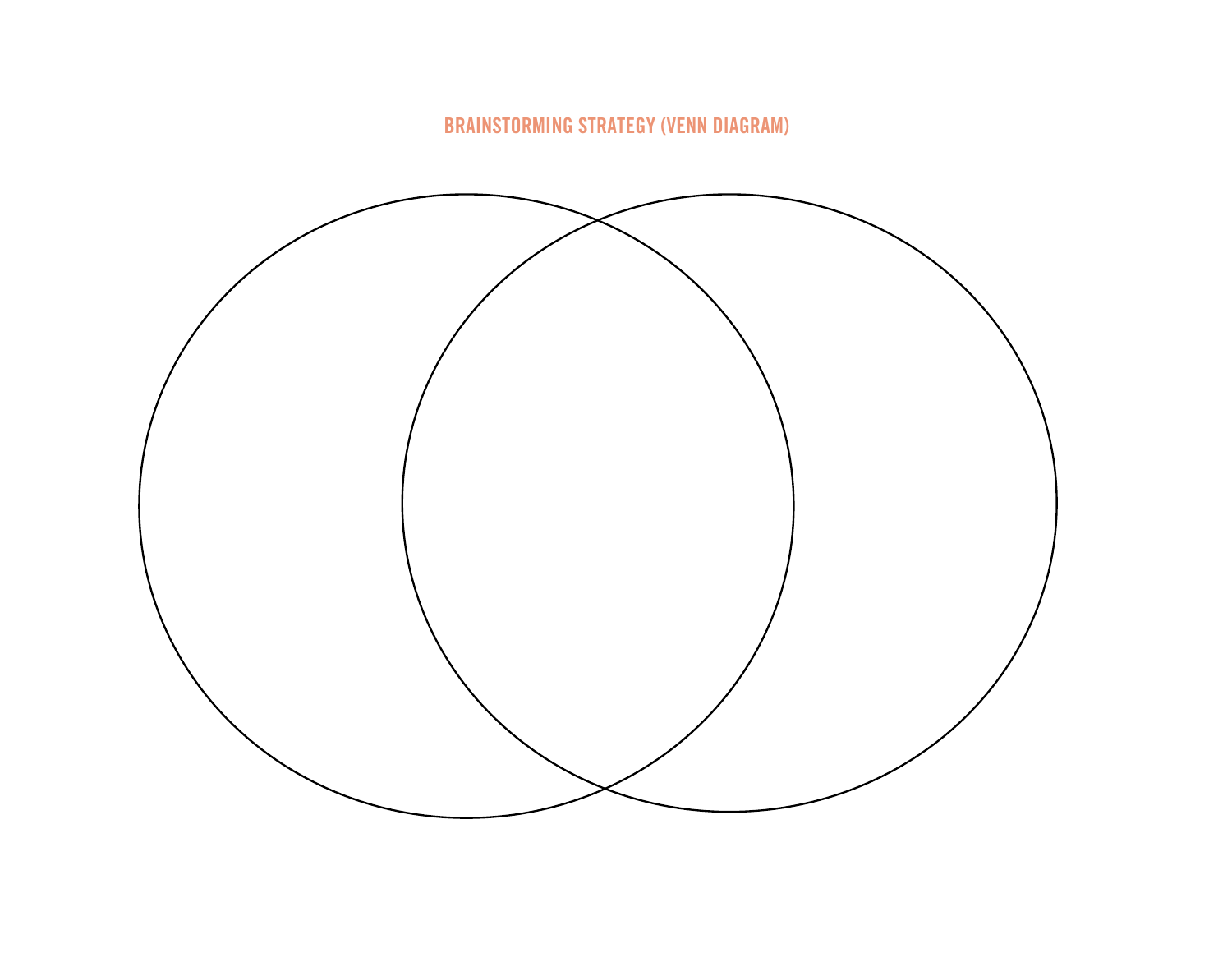## **NIKE MEN'S AD**

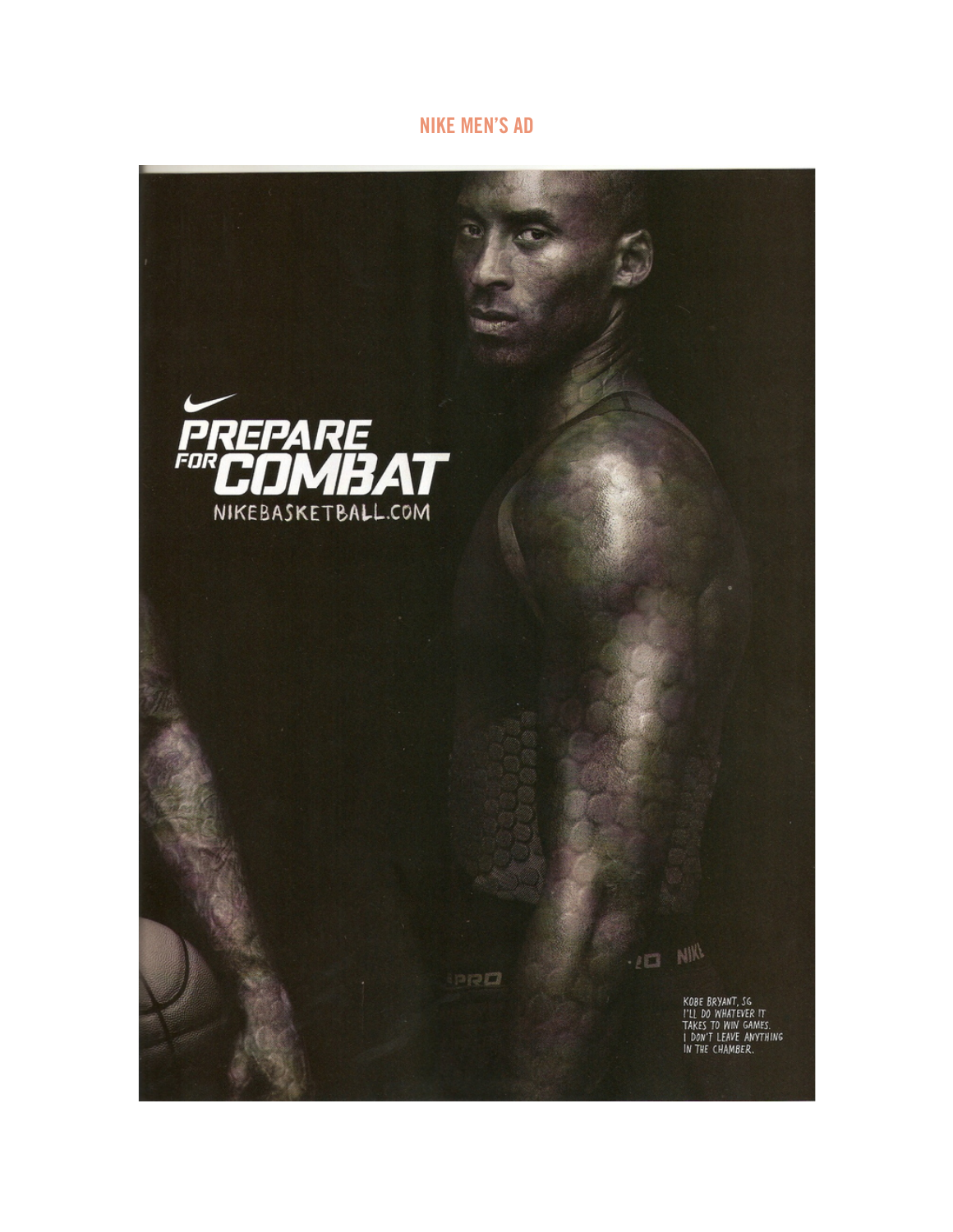## **NIKE WOMEN'S AD**



## **MY BUTT IS BIG**

AND TEN THOUSAND LUNGES HAVE MADE IT ROUNDER **BUT NOT SMALLER** AND THAT'S JUST FINE. IT'S A SPACE HEATER

FOR MY SIDE OF THE BED

IT'S MY AMBASSADOR

TO THOSE WHO WALK BEHIND ME IT'S A BORDER COLLIE THAT HERDS SKINNY WOMEN AWAY FROM THE BEST DEALS AT CLOTHING SALES. MY BUTT IS BIG AND THAT'S JUST FINE AND THOSE WHO MIGHT SCORN IT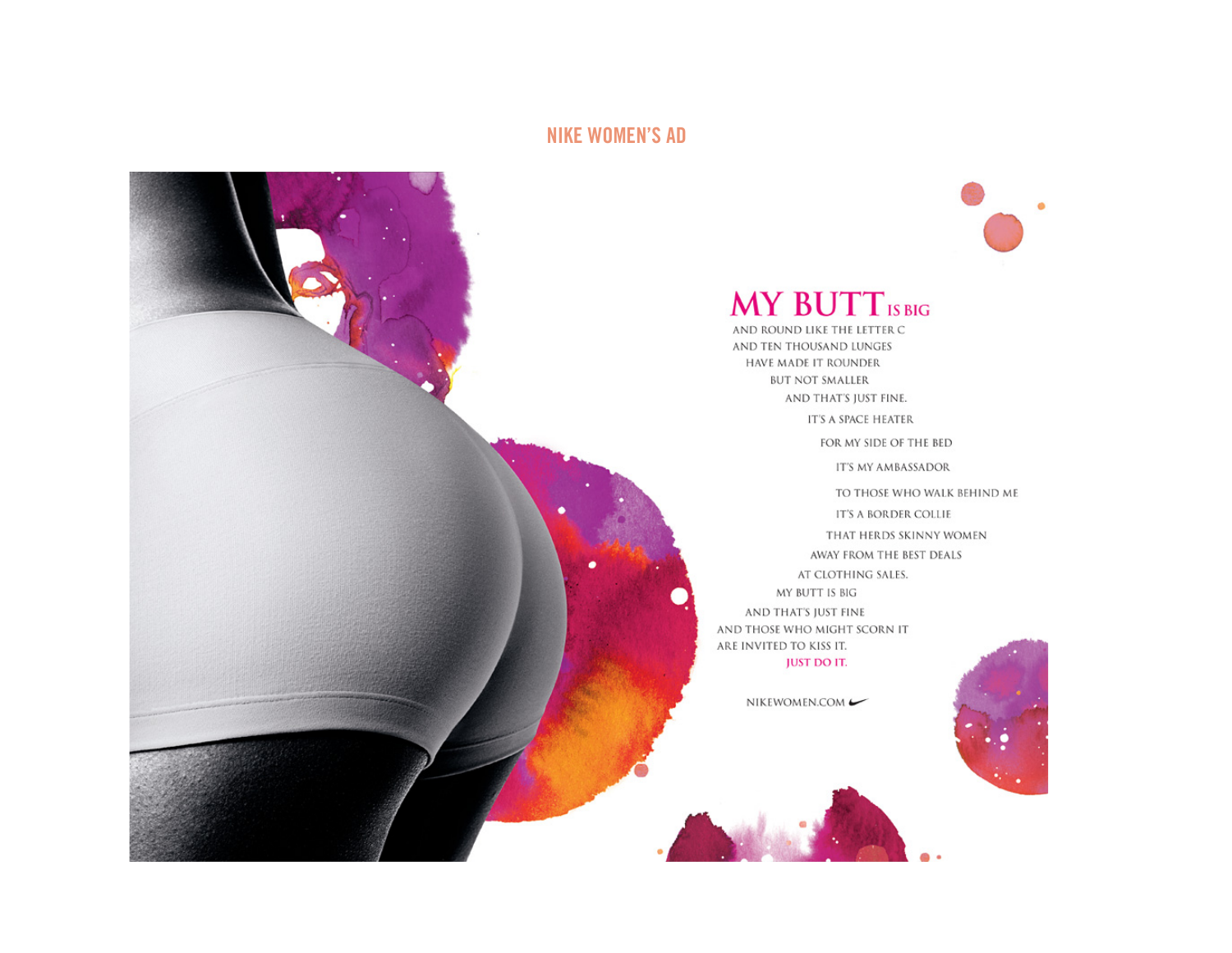## **COMPARING AND CONTRASTING WORKSHOP**

## **STRATEGIES FOR SIGNIFICANCE**



**If differences are easy to identify, emphasize an important similarity.**



**If similarities are easy to identify, emphasize an important difference.**

# **Baruch**COLLEGE | WRITING CENTER